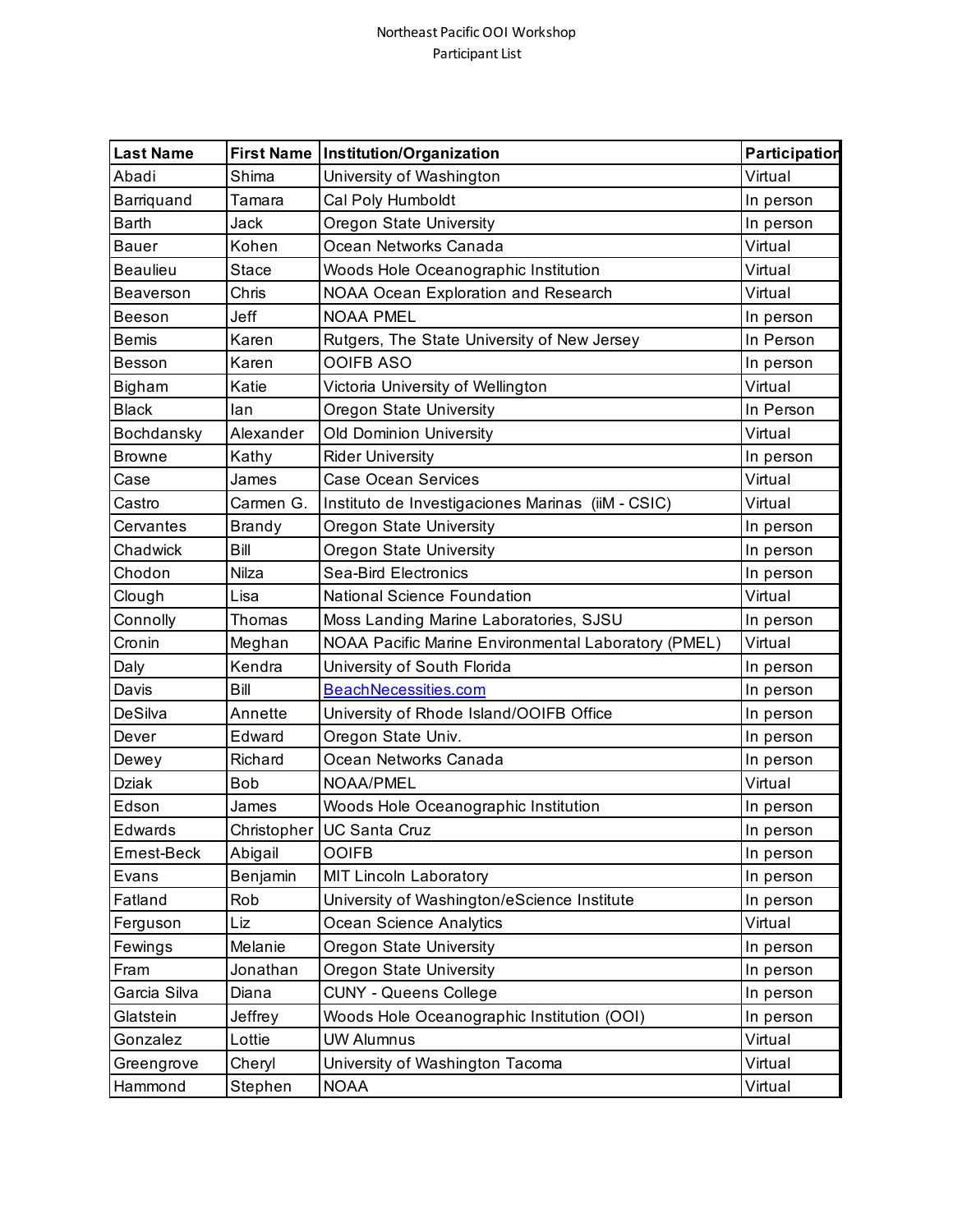## Northeast Pacific OOI Workshop Participant List

| <b>Last Name</b> | <b>First Name</b> | Institution/Organization                              | Participation |
|------------------|-------------------|-------------------------------------------------------|---------------|
| Harper           | Alex              | IOOS/CeNCOOS/MBARI                                    | In person     |
| He               | Yipeng            | University of Connecticut                             | In person     |
| Heesemann        | Martin            | Ocean Networks Canada                                 | Virtual       |
| Hermann          | Albert            | NOAA/PMEL and University of Washington/CICOES         | Virtual       |
| <b>Hewett</b>    | Kate              | University of Washington                              | In-person     |
| Houtman          | <b>Bob</b>        | National Science Foundation                           | Virtual       |
| Huber            | Julie             | Woods Hole Oceanographic Institution                  | Virtual       |
| Hutchinson       | Jesse             | Ocean Networks Canada                                 | In person     |
| Kavanaugh        | Maria             | Oregon State University                               | In person     |
| Kelley           | Deb               | she/her                                               | In person     |
| Kohlman          | Catherine         | Pennsylvania State University                         | Virtual       |
| Koppers          | Anthony           | Oregon State University                               | In person     |
| Kurapov          | Alexander         | <b>NOAA</b>                                           | In person     |
| Lee              | Michelle          | Columbia University                                   | In person     |
| Lee              | Wu-Jung           | Applied Physics Laboratory, University of Washington  | In person     |
| Leising          | Andrew            | <b>NOAA</b>                                           | In person     |
| Lichtenwalner    | Sage              | <b>Rutgers University</b>                             | Virtual       |
| Marburg          | Aaron             | University of Washington Applied Physics Laboratory   | In person     |
| Martin           | Lindsay           | National Science Foundation                           | Virtual       |
| McDonnell        | Janice            | <b>Rutgers University</b>                             | Virtual       |
| McRae            | Eric              | Applied Physics Laboratory - University of Washington | In person     |
| Mihaly           | <b>Steve</b>      | Ocean Networks Canada                                 | In person     |
| Moore            | Tommy             | <b>NWIFC</b>                                          | In person     |
| Mueller          | <b>Bennit</b>     | Ocean Networks Canada                                 | In person     |
| Muzi             | Lanfranco         | Ocean Networks Canada - University of Victoria        | Virtual       |
| Nath             | Artash            | Monitor My Ocean                                      | Virtual       |
| Newton           | Jan               | University of Washington                              | In Person     |
| Ni               | Yiyu              | University of Washington                              | In person     |
| Nuwer            | Mikelle           | University of Washington, School of Oceanography      | Virtual       |
| O'Shea           | Daniel            | California State Polytechnic University, Humboldt     | In person     |
| Ogston           | Andrea            | University of Washington                              | Virtual       |
| Owens            | Dwight            | Ocean Networks Canada                                 | In person     |
| Peterson         | Carla             | University of Washington / NUWC Division Keyport      | In person     |
| Plueddemann      | Al                | <b>NHOI</b>                                           | In person     |
| Ragland          | John              | University of Washington                              | In person     |
| Rahman           | Iram              | Seabird Scientific                                    | In Person     |
| Rahman           | Meethila          | Queens College                                        | In person     |
| Reed             | Andrew            | OOI - Coastal & Global Scale Nodes                    | In person     |
| Risien           | Craig             | Oregon State University                               | In person     |
| Ross             | Ronald            | <b>MIT Lincoln Laboratory</b>                         | In person     |